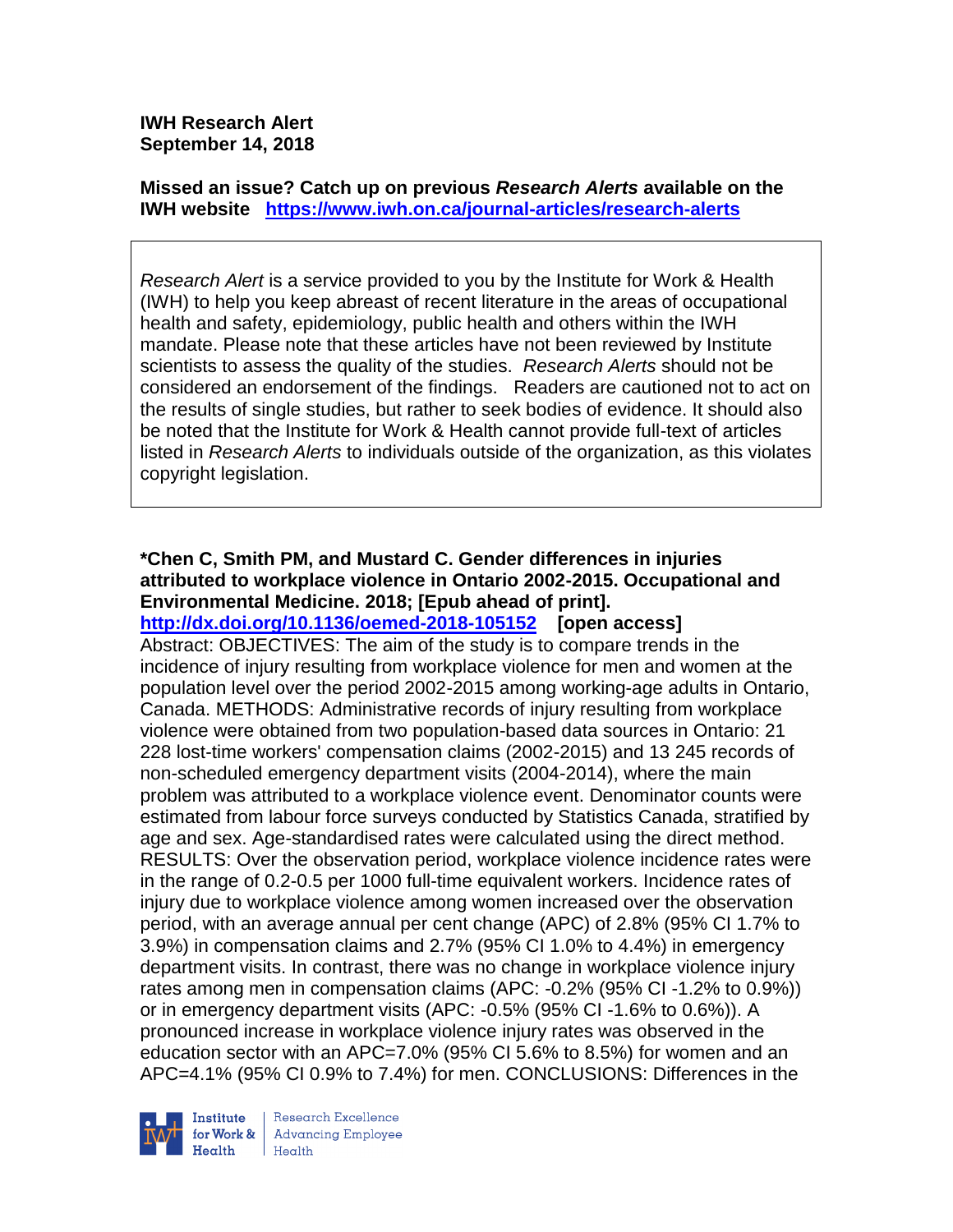risk of injury resulting from workplace violence for women relative to men in Ontario between 2002 and 2015 were verified by two data sources. The relative risk of violence for men and women also differed across industries

## **\*Davis AM, Ibrahim S, Hogg-Johnson S, Beaton DE, Chesworth BM, Gandhi R, Mahomed NN, Perruccio AV, Rajgopal V, Wong R, and Waddell JP. Presurgery osteoarthritis severity over 10 years in 2 Ontario prospective total knee replacement cohorts: a cohort study. CMAJ Open. 2018; 6(3):E269-E275.**

**<http://dx.doi.org/10.9778/cmajo.20170164>[open access]**

Abstract: BACKGROUND: It has been suggested that total knee replacement is being performed in people with less-severe osteoarthritis. We aimed to determine whether there were differences in the presurgery profile, symptoms and disability of 2 cohorts who underwent total knee replacement over a 10-year period. METHODS: Patients aged 18-85 years undergoing primary total knee replacement for osteoarthritis at 1 of 4 sites in Toronto and Strathroy, Ontario, were recruited in a cohort study during 2006-2008 (cohort 1) and 2012-2015 (cohort 2). Patients undergoing unicompartmental or revision arthroplasty were excluded. Demographic and health (body mass index [BMI], comorbidity) variables and osteoarthritis severity, as assessed with the Western Ontario and McMaster Universities Osteoarthritis Index (WOMAC) and the disability component of the Late-Life Function and Disability Instrument (LLFDI-D), were collected before surgery. We calculated proportions, means and standard deviations with 95% confidence intervals (CIs) for all data. We constructed density plots by tertile score for the WOMAC pain and physical function subscales and the LLFDI-D limitation scale. RESULTS: There were 494 patients in cohort 1 and 251 patients in cohort 2. There were no differences in age, sex, education, living status, BMI, comorbidity, pain severity or disability between the cohorts based on overlapping 95% CIs and the density plots. More patients in cohort 1 than in cohort 2 were single (176 [35.6%], 95% CI 32.5%-41.1% v. 63 [25.1%], 95% CI 20.3%-31.0%). Patients in cohort 2 reported less limitation in higher-demand activities than did those in cohort 1 (mean score on LLFDI-D 62.3 [95% CI 60.7-63.9] v. 59.2 [95% CI 58.2-60.2]). INTERPRETATION: The patient profile and reported osteoarthritis severity were similar in 2 cohorts that had total knee replacement over a 10-year period. This suggests that increasing total knee replacement volumes over this period likely were not driven by these factors

#### **\*Yanar B, Kosny A, and Smith P. Occupational health and safety vulnerability of recent immigrants and refugees. International Journal of Environmental Research and Public Health. 2018; 15(9):2004. <http://dx.doi.org/10.3390/ijerph15092004>[open access]**

Abstract: Recent immigrants and refugees have higher rates of work-related injuries and illnesses compared to Canadian-born workers. As a result, they are often labelled as vulnerable workers. This study explored the factors that contribute to occupational health and safety (OHS) vulnerability of recent



Research Excellence for Work & | Advancing Employee Health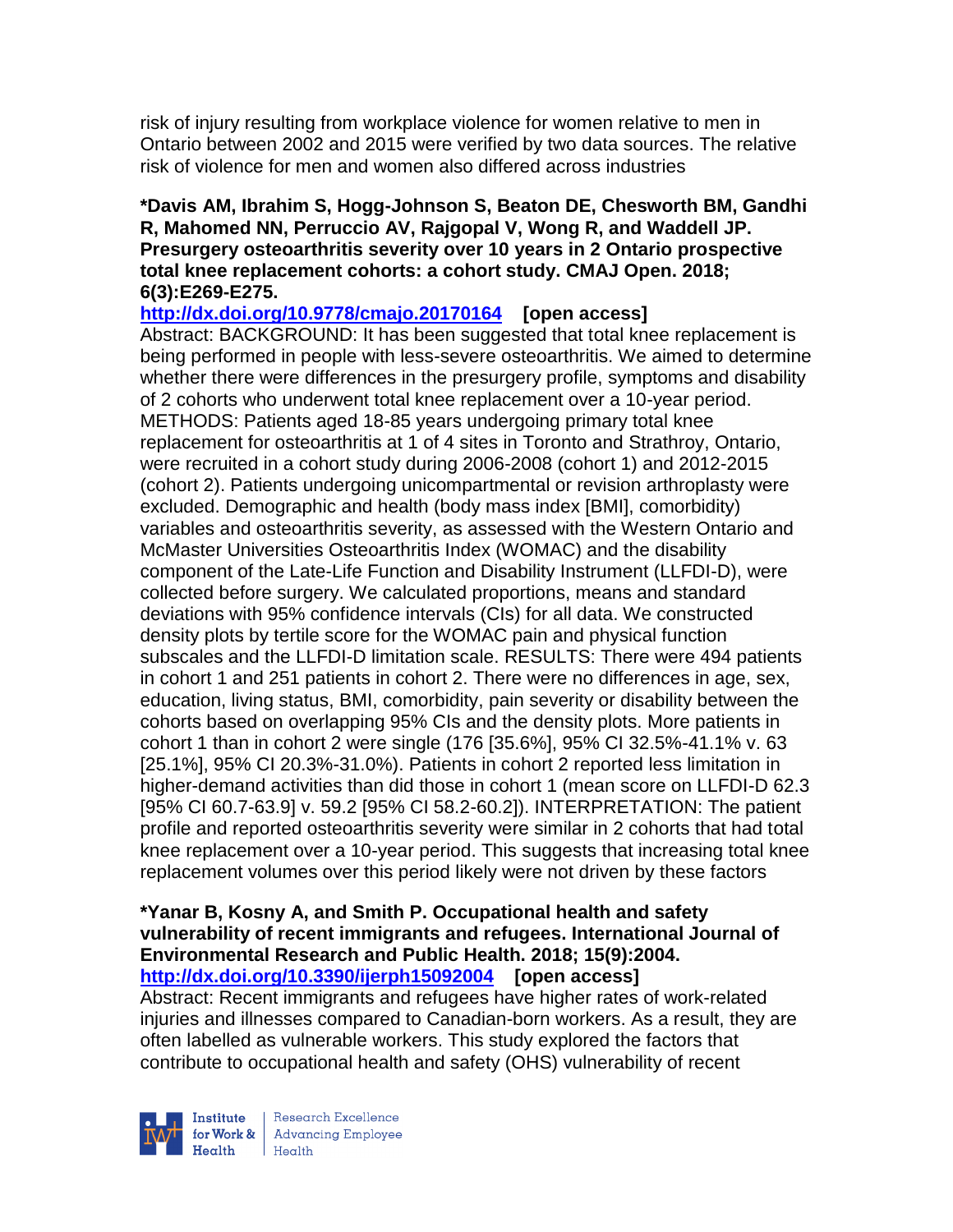immigrants and refugees with a focus on modifiable factors such as exposure to hazards and access to workplace protections, awareness of OHS and worker rights, and empowerment to act on those rights. Eighteen focus groups were conducted with 110 recent immigrants and refugees about their experiences looking for work and in their first jobs in Canada. A thematic content analysis was used to organize the data and to identify and report themes. The jobs described by participants typically involved poor working conditions and exposure to hazards without adequate workplace protections. Most participants had limited knowledge of OHS and employment rights and tended to not voice safety concerns to employers. Understanding OHS vulnerability from the lens of workplace context can help identify modifiable conditions that affect the risk of injury and illness among recent immigrants and refugees. Safe work integration depends on providing these workers with information about their rights, adequate job training, and opportunities for participating in injury prevention

## **Alberdi A, Aztiria A, Basarab A, and Cook DJ. Using smart offices to predict occupational stress. International Journal of Industrial Ergonomics. 2018; 67:13-26.**

**<http://dx.doi.org/10.1016/j.ergon.2018.04.005>**

## **Altassan KA, Sakr CJ, Galusha D, Slade MD, Tessier-Sherman B, and Cantley LF. Risk of injury by unionization: survival analysis of a large industrial cohort. Journal of Occupational and Environmental Medicine. 2018; 60(9):827-831.**

# **<http://dx.doi.org/10.1097/JOM.0000000000001347>**

Abstract: OBJECTIVE: To investigate the effect of union status on injury risk among a large industrial cohort. METHODS: The cohort included hourly employees at 19 US plants between 2000 and 2007. Plants were classified by union status, and injuries were classified by severity. Cox-proportional hazard shared frailty model was used to determine time to first reportable injury. RESULTS: A total of 26,462 workers were included: 18,955 (72%) unionized and 7507 (28%) non-unionized. Union workers incurred 3194 injuries (16.9%) compared with 618 injuries for non-union workers (8.2%). After adjusting for multiple covariates, union workers had a 51% higher risk of reportable injury. CONCLUSIONS: Our results provide evidence for higher risk of reportable injuries in union workers; explanations for this increased risk remain unclear

**Arranz J, Garca-Serrano C, and Hernanz V. Short-time work and employment stability: evidence from a policy change. British Journal of Industrial Relations. 2018; 56(1):189-222. <http://dx.doi.org/10.1111/bjir.12250>[open access]**

**Boll C and Bublitz E. A cross**−**country comparison of gender differences in job**−**related training: the role of working hours and the household context. British Journal of Industrial Relations. 2018; 56(3):503-555. <http://dx.doi.org/10.1111/bjir.12299>[open access]**



Institute Research Excellence<br>for Work & Advancing Employee<br>Health Health Health Health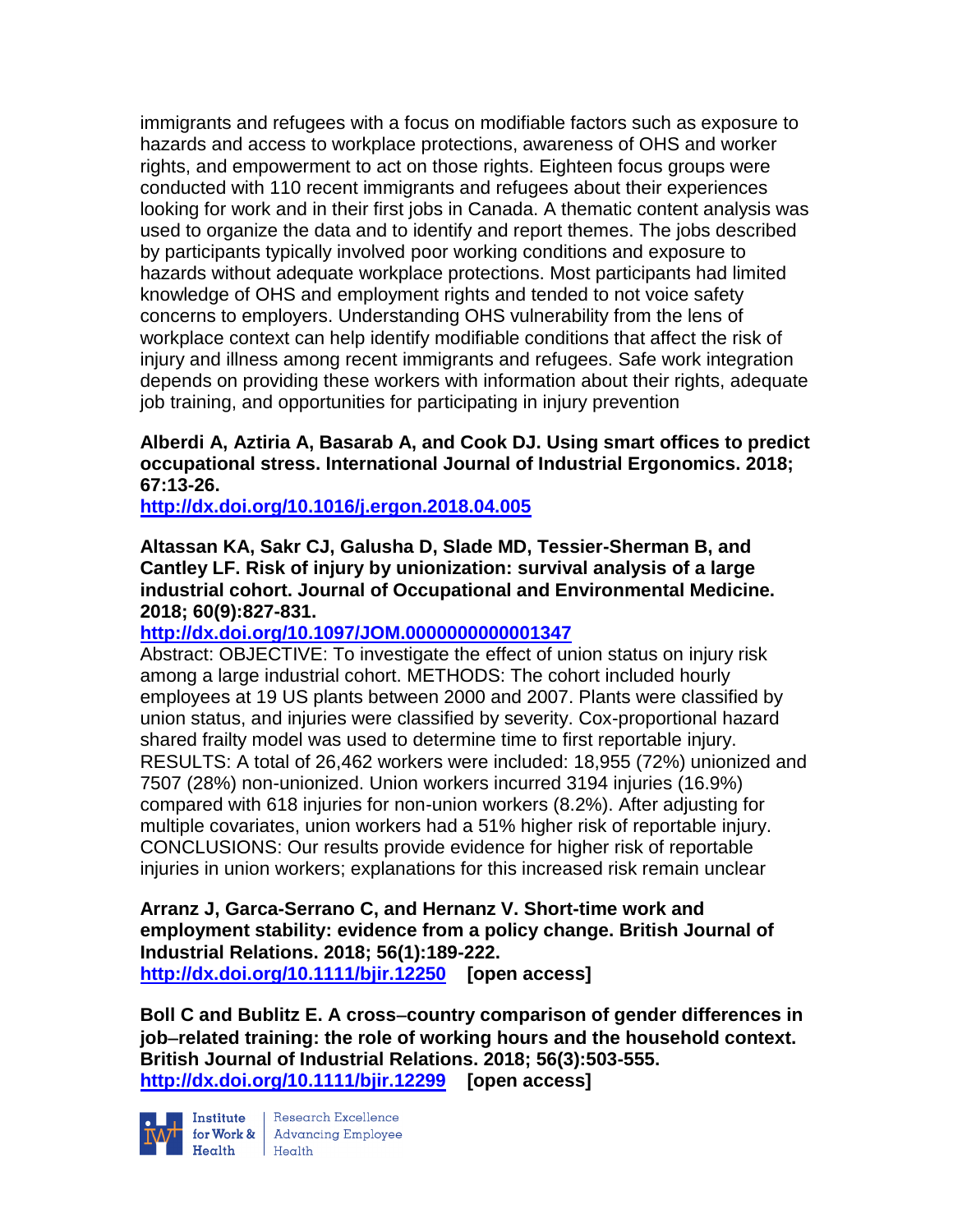# **Cochrane A, Higgins NM, Rothwell C, Ashton J, Breen R, Corcoran O, FitzGerald O, Gallagher P, and Desmond D. Work outcomes in patients who stay at work despite musculoskeletal pain. Journal of Occupational Rehabilitation. 2018; 28(3):559-567.**

**<http://dx.doi.org/10.1007/s10926-017-9748-4>**

Abstract: Purpose To assess self-reported work impacts and associations between psychosocial risk factors and work impairment amongst workers seeking care for musculoskeletal pain while continuing to work. Methods Patients were recruited from Musculoskeletal Assessment Clinics at 5 hospitals across Ireland. Participants completed questionnaires including assessments of work impairment (Work Productivity and Activity Impairment Questionnaire), work ability (single item from the Work Ability Index) and work performance (Work Role Functioning Questionnaire; WRFQ). Logistic and hierarchical regressions were conducted to analyse the relation between psychosocial variables and work outcomes. Results 155 participants (53.5% female; mean age = 46.50 years) who were working at the time of assessment completed the questionnaires. Absenteeism was low, yet 62.6% were classified as functioning poorly according to the WRFQ; 52.3% reported having poor work ability. Logistic regression analyses indicated that higher work role functioning was associated with higher pain self-efficacy (OR 1.51); better work ability was associated with older age (OR 1.063) and lower functional restriction (OR 0.93); greater absenteeism was associated with lower pain self-efficacy (OR 0.65) and poorer work expectancy (OR 1.18). Multiple regression analysis indicated that greater presenteeism was associated with higher pain intensity (beta = 0.259) and lower pain self-efficacy (beta = - 0.385). Conclusions While individuals continue to work with musculoskeletal pain, their work performance can be adversely affected. Interventions that target mutable factors, such as pain self-efficacy, may help reduce the likelihood of work impairment

**Dean EE, Shogren KA, Hagiwara M, and Wehmeyer ML. How does employment influence health outcomes? A systematic review of the intellectual disability literature. Journal of Vocational Rehabilitation. 2018; 49(1):1-13.** 

**<http://dx.doi.org/10.3233/JVR-180950>**

**Fleuren BP, van Amelsvoort LG, de Grip A, Zijlstra FR, and Kant I. Time takes us all? A two-wave observational study of age and time effects on sustainable employability. Scandinavian Journal of Work, Environment & Health. 2018; 44(5):475-484.** 

# **<http://dx.doi.org/10.5271/sjweh.3741>**

Abstract: Objectives Various cognitive and physical abilities decline with age. Consequently, sustainable employability research has focused on the labor market participation of older employees. However, it remains unclear whether age actually affects employees' work and labor-market functioning. A major complicating factor is that age effects can be distorted by time effects. That is,

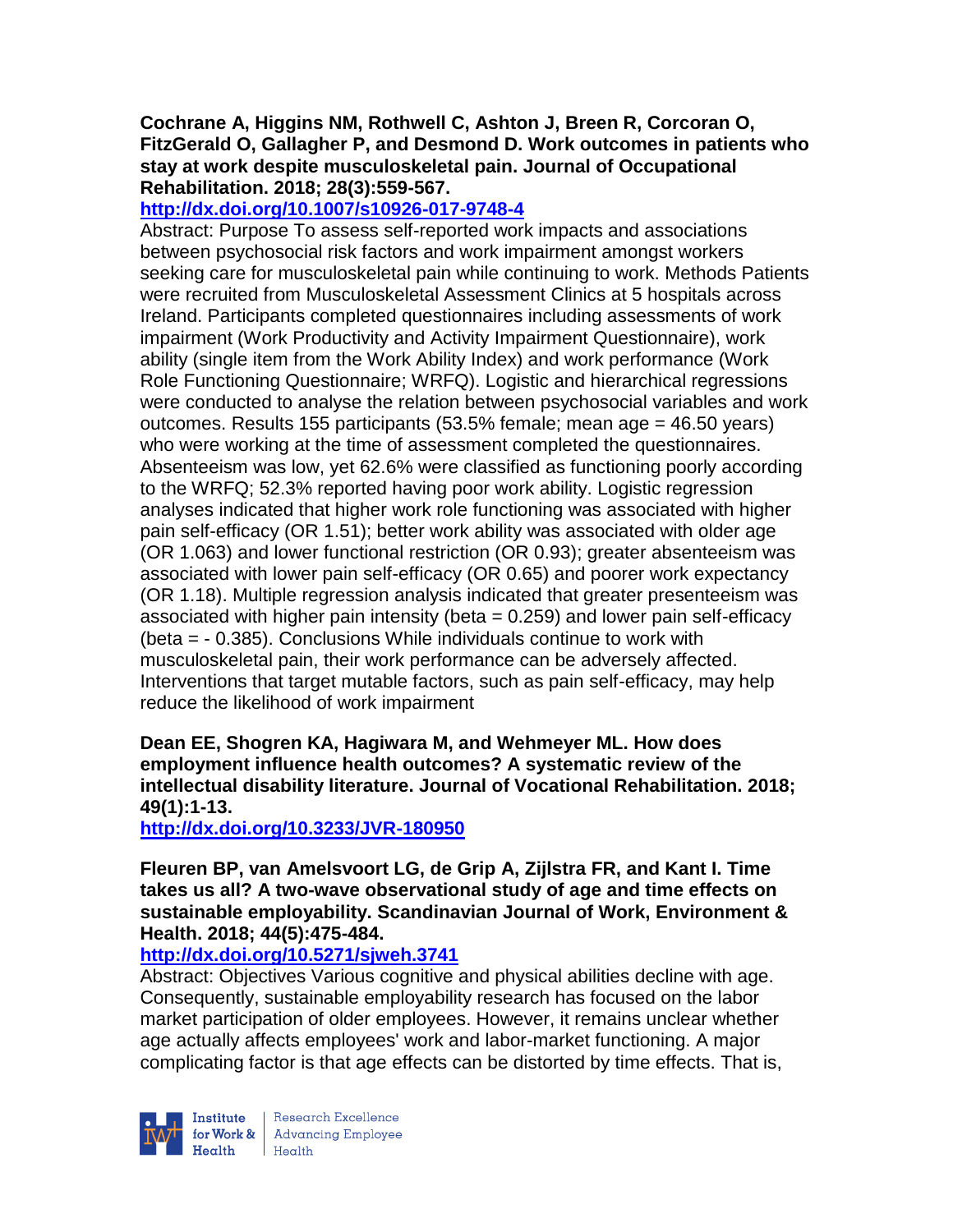changes over time may not be due to aging but to some structural difference between the times of measurement. The present article aims to provide clarity by estimating age effects on sustainable employability while controlling for potential time effects. Methods Based on two-wave survey data from a sample of 2672 employees (ages 3565 years) multilevel regressions are estimated to analyze the effects of age and time on sustainable employability. Here, sustainable employability is operationalized as a formative construct consisting of nine dimensions, each capturing a different facet of an individual's ability to function at work and in the labor market. Results The analyses reveal that age has small effects on only two dimensions (employability and perceived health) while time affects three dimensions (fatigue, job performance, and skill gap) of sustainable employability. Moreover, for all dimensions of sustainable employability most variance exists between (61.43-84.96%) rather than within (15.04-38.57%) subjects. Conclusions These findings suggest that the process of aging has a limited effect on working individuals' capacities to function in their job and the labor market. Consequently, the focus on age in the context of sustainable employability policies and research may require reconsideration

#### **Hankivsky O, Springer KW, and Hunting G. Beyond sex and gender difference in funding and reporting of health research. Research Integrity and Peer Review. 2018; 3:6.**

**<http://dx.doi.org/10.1186/s41073-018-0050-6>[open access]** Abstract: Background: Understanding sex and gender in health research can improve the quality of scholarship and enhance health outcomes. Funding agencies and academic journals are two key gatekeepers of knowledge production and dissemination, including whether and how sex/gender is incorporated into health research. Though attention has been paid to key issues and practices in accounting for sex/gender in health funding agencies and academic journals, to date, there has been no systematic analysis documenting whether and how agencies and journals require attention to sex/gender, what conceptual explanations and practical guidance are given for such inclusion, and whether existing practices reflect the reality that sex/gender cannot be separated from other axes of inequality. Methods: Our research systematically examines official statements about sex/gender inclusion from 45 national-level funding agencies that fund health research across 36 countries (covering the regions of the EU and associated countries, North America, and Australia) and from ten topranking general health (the top five in "science" and the top five in "social science") and ten sex- and/or gender-related health journals. We explore the extent to which agencies and journals require inclusion of sex/gender considerations and to what extent existing strategies reflect state of the art understandings of sex/gender, including intersectional perspectives. Results: The research highlights the following: (a) there is no consistency in whether sex/gender are mentioned in funding and publishing guidelines; (b) there is wide variation in how sex/gender are conceptualized and how researchers are asked to address the inclusion/exclusion of sex/gender in research; (c) funding



Research Excellence for Work & | Advancing Employee  $H_{\text{eath}}$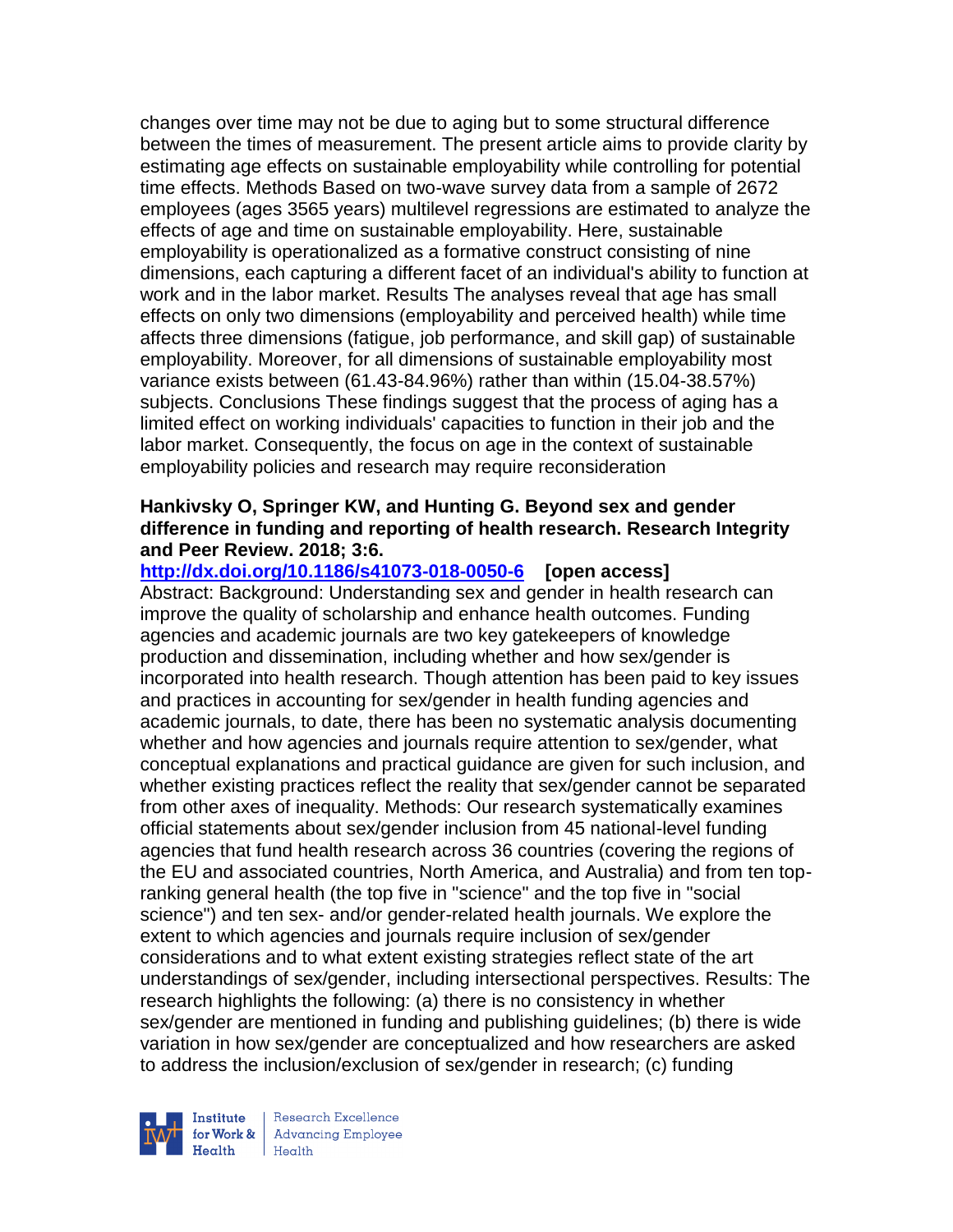agencies tend to prioritize male/female equality in research teams and funding outcomes over considerations of sex/gender in research content and knowledge production; and (d) with very few exceptions, agency and journal criteria fail to recognize the complexity of sex/gender, including the intersection of sex/gender with other key factors that shape health. Conclusions: The conceptualization and integration of sex/gender needs to better capture the interacting and complex factors that shape health-an imperative that can be informed by an intersectional approach. This can strengthen current efforts to advance scientific excellence in the production and reporting of research. We provide recommendations and supporting questions to strengthen consideration of sex/gender in policies and practices of health journals and funding agencies

**Lima TM and Coelho DA. Ergonomic and psychosocial factors and musculoskeletal complaints in public sector administration: a joint monitoring approach with analysis of association. International Journal of Industrial Ergonomics. 2018; 66:85-94. <http://dx.doi.org/10.1016/j.ergon.2018.02.006>**

# **Nexo MA, Kristensen JV, Gronvad MT, Kristiansen J, and Poulsen OM. Content and quality of workplace guidelines developed to prevent mental health problems: results from a systematic review. Scandinavian Journal of Work, Environment & Health. 2018; 44(5):443-457.**

# **<http://dx.doi.org/10.5271/sjweh.3731>**

Abstract: Objectives A wide range of guidelines have been developed to prevent work-related mental health problems (MHP), but little is known about the quality of such guidelines. We systematically reviewed the content and quality of workplace guidelines aiming to prevent, detect, and/or manage work-related MHP. Methods We conducted systematic online and database searches (MEDLINE; Web of Science; PsychNET; occupational safety and health databases) to identify guidelines. Eligibility criteria included guidelines recommending primary, secondary, or tertiary preventive interventions to be implemented at the workplace by employers, employees or organizational staff. A minimum of minimum three independent reviewers assessed the quality of guidelines using the Guidelines for Research and Evaluation (AGREE II). Guidelines rated >/=65% with regards to domain I, II, and III were considered to be of good developmental quality. Results Seventeen guidelines were quality assessed. Guidelines mainly targeted employers: eight guidelines recommended primary preventive interventions (eg, reduction of psychosocial hazards by risk management procedures), three recommended tertiary (eg, stay at work or return to work procedures for management), and six recommended a combination of primary, secondary and tertiary interventions (eg, facilitate return to work by increasing mental health literacy of all staff and coordination of sick-listed employees). Four guidelines had developed recommendations of good quality, but the evidence of two guidelines was outdated and studies documenting the effect of implementation were not yet available. Conclusions Few guidelines have



Research Excellence **Institute** Research Excellence<br> **For Work &**<br>
Marth Harlth Harlth  $H_{\text{eath}}$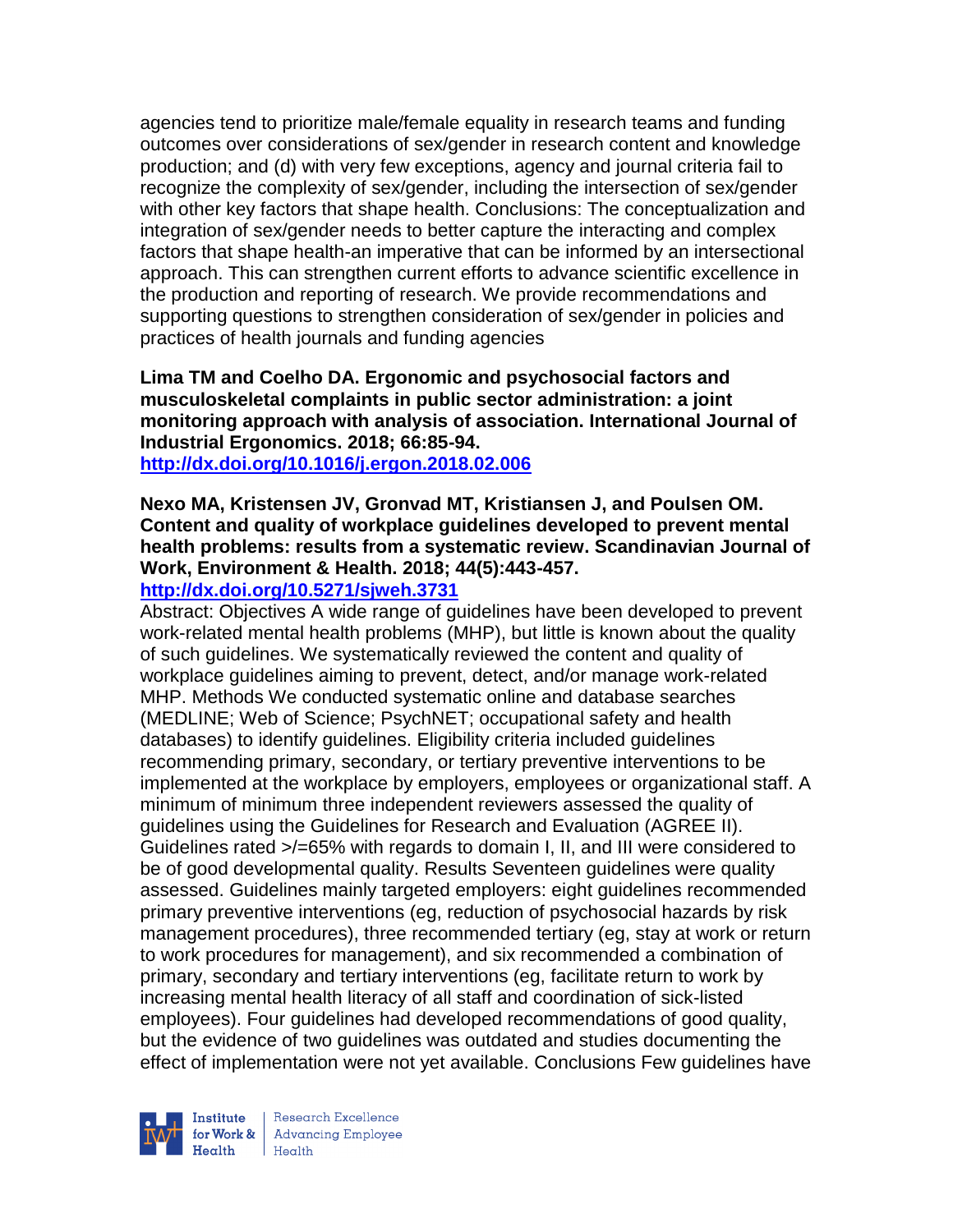been developed with sufficient rigor to help employers prevent or manage workrelated MHP and evidence of their effectiveness remains scarce

## **Roelofs C. Without warning: worker deaths from heat 2014-2016. New Solutions. 2018; 28(2):344-357.**

# **<http://dx.doi.org/10.1177/1048291118777874>**

Abstract: Worker deaths from heat exposure are unlike heat deaths in the general population; workers tend to be outside in variable temperatures and younger than sixty-five years. Climate change will increase the frequency, duration, and variability of hot temperatures. Public health warning systems, such as the Heat Index of the National Weather Service, do not generally account for workers' greater likelihood of exposure to direct sunlight or exertion. Only 28% of the 79 worker heat-related fatalities during 2014-2016 occurred on days when the National Weather Service warning would have included the possibility of fatal heat stroke. Common heat illness prevention advice ignores workers' lack of control over their ability to rest and seek cooler temperatures. Additionally, acclimatization, or phased-in work in the heat, may be less useful given temperature variability under climate change. Workers' vulnerability and context of heat exposure should inform public health surveillance and response to prevent heat illness and death

## **Stiehl E and Forst L. Safety climate among nontraditional workers in construction: arguing for a focus on construed external safety image. New Solutions. 2018; 28(1):33-54.**

# **<http://dx.doi.org/10.1177/1048291117752461>**

Abstract: Safety climate, employees' perceptions of work-related safety, (1) has been promoted as a leading indicator of workplace safety in construction. (2 , 3) While research has primarily examined internal organizational sources (e.g., manager attitudes, formal organizational policies) on these perceptions, external sources of information might be more relevant to construction workers in nontraditional jobs who work for a limited time and/or have limited interaction with other employees. This paper argues for the future development of a construed external safety image scale to measure employees' perceptions about how external groups view their organization's safety. (4) The construed external safety image would capture the external sources that nontraditional workers use to assess safety climate and will allow public health researchers to identify and change dangerous workplaces while more effectively communicating information about safe workplaces to workers. The public health relevance of safety climate and construed external safety image for monitoring and communicating safety to nontraditional workers require examination

#### **Telle-Lamberton M, Faye S, Pontin F, Bensefa-Colas L, de Claviere C, Le Barbier M, and Lasfargues G. Trends in work-related mental disorders by sector in France. Occupational Medicine. 2018; 68(7):431-437. <http://dx.doi.org/10.1093/occmed/kqy090>**

Abstract: Background: Notifications of work-related mental disorders (WRMDs)



Institute Research Excellence<br>
for Work & Advancing Employee<br>
Health Health